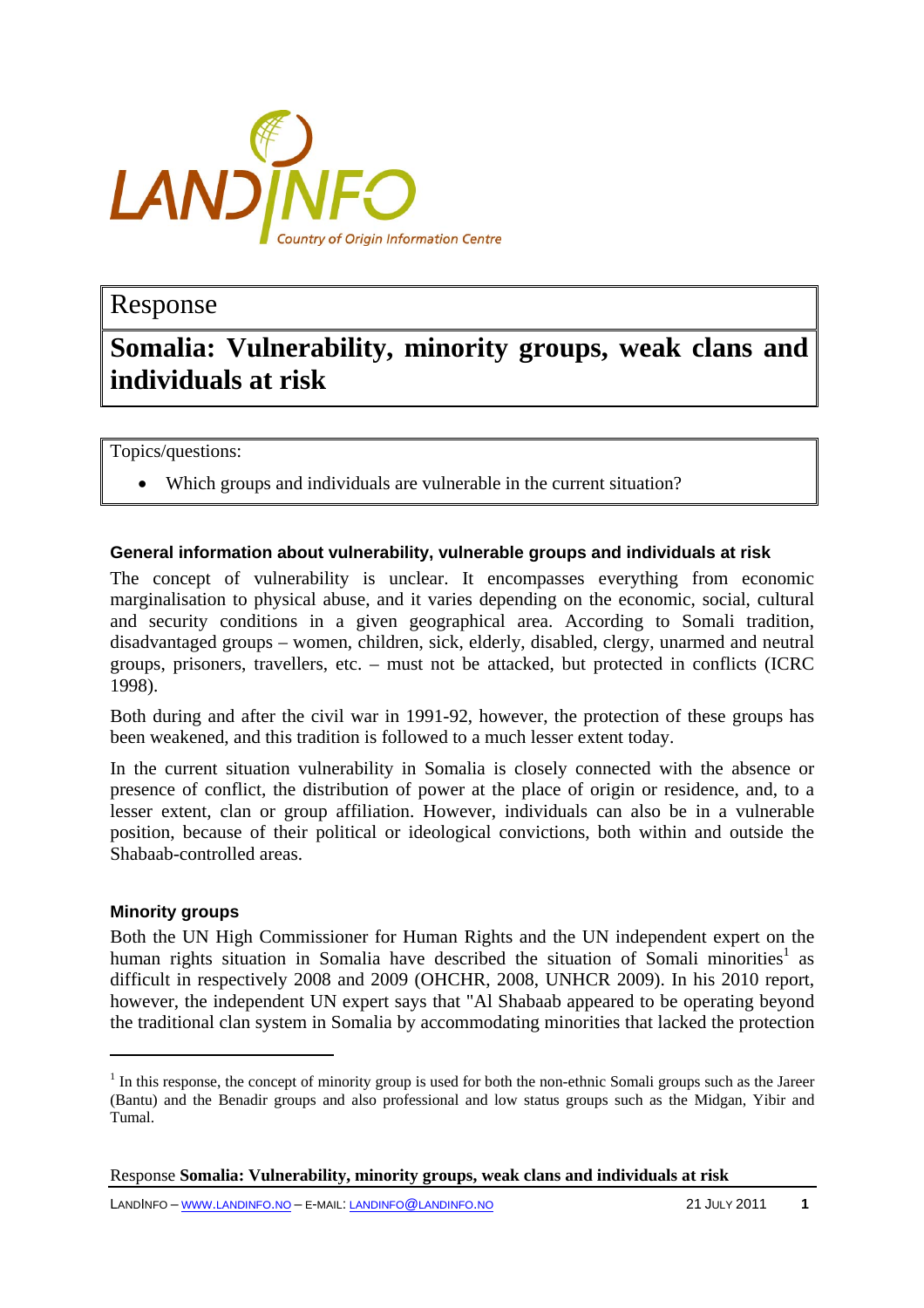of the major clans" (UNHCR 2010). Many of today's Shabaab militants belong to marginalised minority groups and politically/militarily weak clans.

Shabaab apparently represents something positive for many with minority background (affiliation), because clan affiliation is not a criterion for social status and protection. The strict enforcement of Islamic law in the Shabaab-areas is also preventing crime, which for years has not least affected these groups (interviews in Nairobi, March 2009, March 2010 and March 2011).

We are therefore seeing members of minority groups supporting Shabaab, according to various international representatives and Somali experts (interviews in Nairobi, March 2011). This does not mean that the majority population's views on minorities have fundamentally changed. Lack of understanding, and sometimes racist attitudes, are still perceptible in many people's views on these groups, which have traditionally had a low status in Somali society. This could in Landinfo's assessment also colour the opinions of various sources on who actually supports Shabaab. The absence of systematic, objective monitoring of the situation in southern Somalia is also a challenge in many areas.

While several of Landinfo's interlocutors in the last few years have pointed out that everyone has been affected by the ongoing conflict - grenades and bombs do not differentiate - a wellinformed observer has stressed that minorities such as the Midgan, in contrast to others who are in the crossfire between insurgents and Government forces, do not have alternative places to stay in Somalia. Another international source has stated that those minorities who are forced to leave their homes because of the difficult security conditions will try to establish a client relationship with a host clan at their new abode (interviews in Nairobi, June 2008).

This strategy is adopted, however, by the Midgan and Bantu groups, which have traditionally had such a connection with local Somali clans, not by the Rer Hamar or other Benadir groups. These groups, on the other hand, have in many cases established protective arrangements through marriage or through payment.

The situation of the Bantu in Hiraan region deteriorated during 2007/2008. The current situation, according to well-informed local and international sources, is more complex. Shabaab is in control despite the TFG offensive in major areas, including the Juba Valley. Clan or group affiliation means less for the Islamist groups, and there are armed Bantu groups in for instance the Juba Valley (interviews in Nairobi, March 2009, March 2010 and March 2011).

# **Weak clans**

In conversation with Landinfo in Nairobi in March 2009 a representative of an international organisation indicated that all groups or clans who are outnumbered and lacking military strength in the area where they live can be categorised as minorities and may be subjected to abuse in a conflict situation. Another well-informed international source then stated that no specific groups were particularly vulnerable, but that the difficult humanitarian situation was affecting large parts of the population. The situation has not changed substantially since then. In Mogadishu and other conflict zones civilians are in the crossfire between the warring parties, regardless of clan or group affiliation. Shabaab sympathies and support for the Islamists have given minorities and other local clans the opportunity to seize power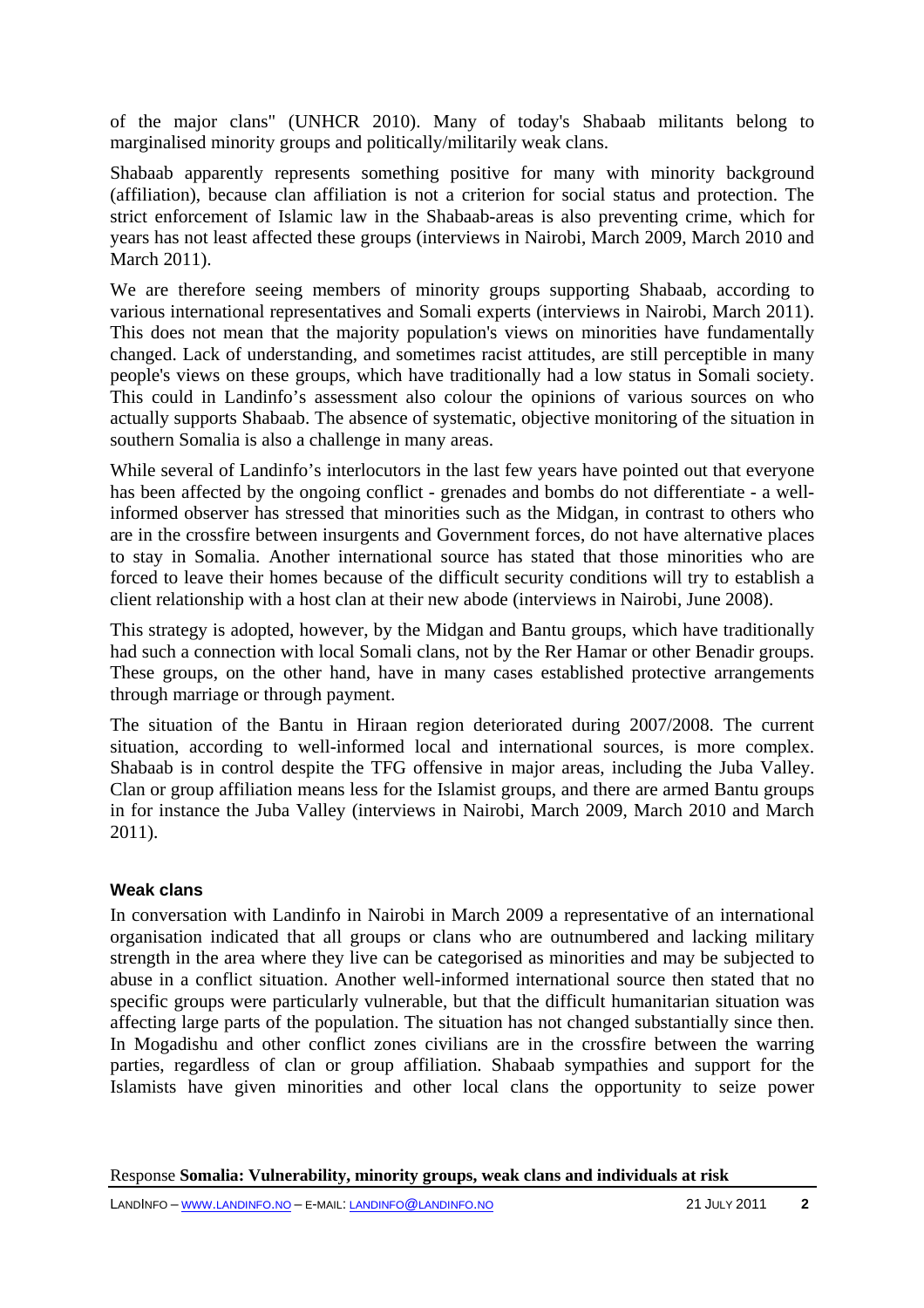(interviews in Nairobi, March 2009, March 2010 and March 2011). The position may prove to be fatal if the tables are turned .

# **Exposed individuals**

Fewer politically motivated assassinations and fewer kidnappings have been reported in the last few years. The decline may be due to changes in tactics, but it could also be a result of the fact that people have become more vigilant. Government and parliament members, journalists, human rights activists and other prominent opponents of Shabaab still run a certain risk. Most government members and parliamentarians, however, keep outside Shabaab areas and are affected more rarely. Suspicion of espionage in Shabaab-areas may have fatal consequences. Shabaab has an effective monitoring and intelligence apparatus (interviews with a Somali expert in Nairobi, 26 March 2009; interviews with Somali and international experts in Nairobi, March 2010 and March 2011; Garowe Online 2010).

Shabaab monitors accessroads to the cities and towns and records all newcomers, and in areas where Shabaab are not deeply rooted and lacks support, they are extra alert and at worst kill strangers whom they suspect in any way.

International and local aid workers are targets of attack, but, because of the requirements Shabaab has imposed on international organisations, international aid workers have been banned from Shabaab-controlled areas for a long time (interviews in Nairobi in March 2009, March 2010 and March 2011). Because of the drought and the very serious humanitarian crisis that has developed in parts of southern Somalia, Shabaab has now changed its approach and is allowing emergency aid (RBC Radio 2011).

Ordinary citizens who comply with Shabaab's orders and do not challenge them in terms of ideology or way of life have no problems with Shabaab. If you have at some point broken an order, such as the ban on the sale or rental of videos, you could have problems with the local Shabaab administration. But in the current situation, according to several well-informed international representatives and Somalis, it is unlikely that the movement will devote resources to look for a person who moves elsewhere in the country. If that person is arrested by Shabaab in his or her new home, he or she could have problems. The question that could be asked is whether people who leave a Shabaab area are actually choosing to travel to another.

In areas where Shabaab is in control threats against people who breach their orders occur more often than in areas where the movement is under pressure (this is connected with the fact that few people dare to challenge the movement in areas where they are well established). Threats are made by phone, sms or indirectly through acquaintances. If the offender returns to compliance with the code of conduct, he or she is at no risk of a reaction, in contrast to those who do not conform (interviews in Nairobi, March 2011).

If the leaders of Shabaab have already decided to get an opponent out of the way, on the other hand, that person will receive no threats or warnings in advance.

# **Women**

The freedom of movement of women is restricted in Shabaab-controlled areas. Those who do not comply with the organisation's strict dress code are at risk of harassment, and there are

Response **Somalia: Vulnerability, minority groups, weak clans and individuals at risk**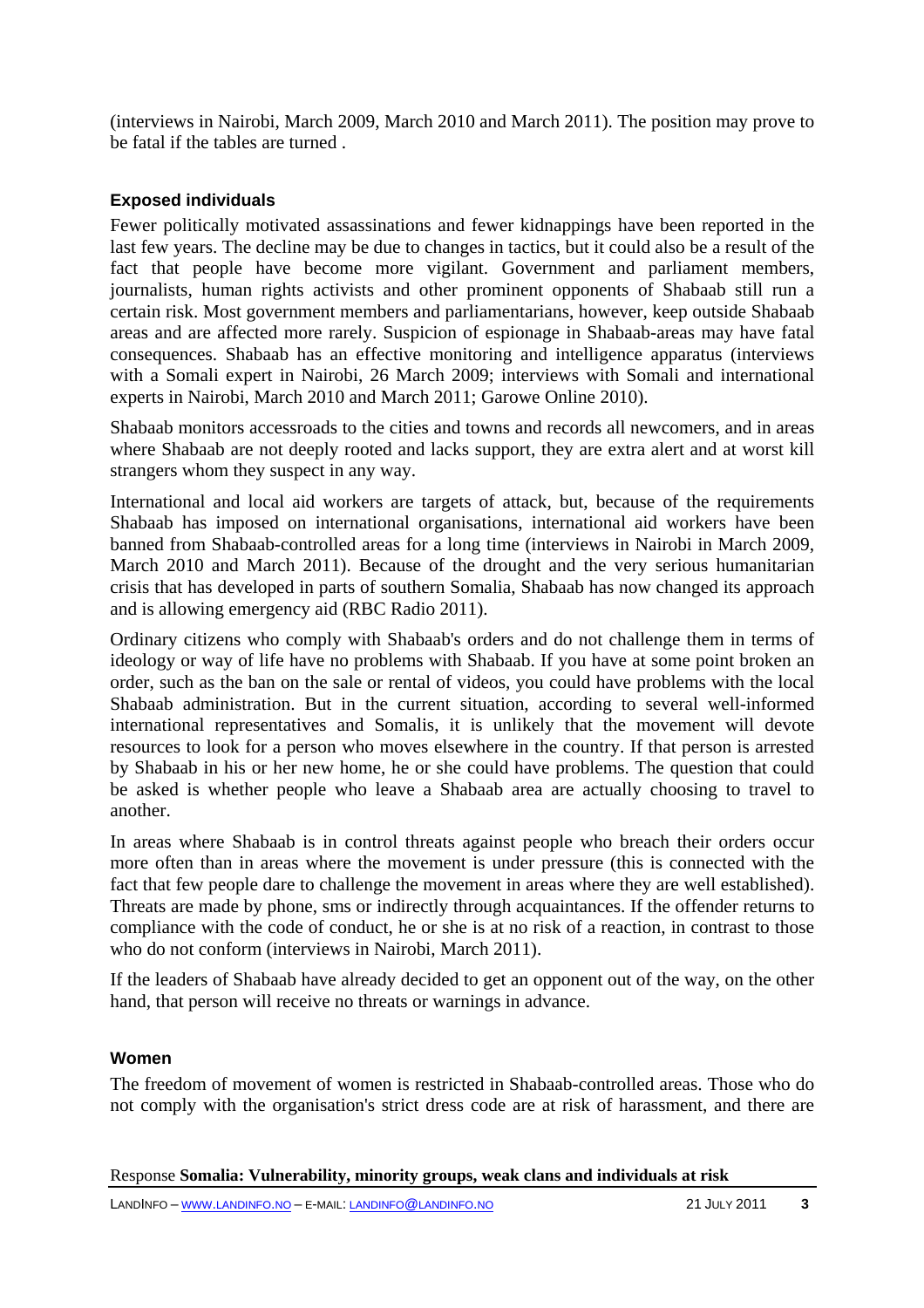restrictions on women's rights to show themselves in public without being accompanied by their husband or another male family member.

In mini-buses women must sit at the back. Some women sell khat, and in Baidoa in Bay region Shabaab has allocated sales to retail outlets outside the city. As many Somali observers see it, this has two purposes: to remove women from the public sphere and to prevent the sale and use of khat (interviews in Nairobi, March 2009). Because women are often the main breadwinners, this order of Shabaab is creating problems for those families that depend on women's income.

Shabaab must therefore to some extent tolerate that women are visible in the public sphere, although no doubt preferring women to be in the home. According to several of Landinfo's interlocoturs in Nairobi in March 2011, Shabaab expects that women aged 13 to 35 will obey the rules, whereas they can be less restrictive with older women.

The majority of the female refugees Landinfo talked with in the Dadaab camps in Kenya in the spring of 2010 pointed out that the stricter dress code was one of the reasons why they left Somalia. The demand of al-Shabaab is that the cloth used for the hijab must be much rougher/heavier than what Somali women usually wear, in order to hide the shape of the female.body. In some areas, women are not allowed to wear a bra, and in other areas women are, for example, required to use red socks when they are menstruating. Shabaab replaces the administration in areas they control every three months, and each new administration introduces new rules. These rules force women to buy new clothes or fabric and therefore help to provide the administration and the movement with much-needed income (interviews in Nairobi, March 2011).

Women react because of economic reasons but also because clothes made of heavier fabric feel strange and are uncomfortable to wear in the hot climate.

The Country of Origin Information Centre (Landinfo) is an independent body that collects and analyses information on current human rights situations and issues in foreign countries. It provides the Norwegian Directorate of Immigration (Utlendingsdirektoratet – UDI), Norway's Immigration Appeals Board (Utlendingsnemnda – UNE) and the Norwegian Ministry of Justice and the Police with the information they need to perform their functions.

A response consists of answers to specific questions presented to Landinfo by case workers within the Norwegian immigration authorities. Responses are not intended to provide exhaustive reviews of a topic or theme, but should answer the specific questions posed and include relevant background information.

Landinfo's responses are not intended to suggest what Norwegian immigration authorities should do in individual cases; nor do they express official Norwegian views on the issues and countries analysed in them.

#### **References**

#### **Written sources**

• Garowe Online (2010, 21 April). Headless bodies found in rebel-held Mogadishu. *Garowe Online*. Available from http://allafrica.com//201004210893.html [downloaded 21 July 2011]

Response **Somalia: Vulnerability, minority groups, weak clans and individuals at risk**